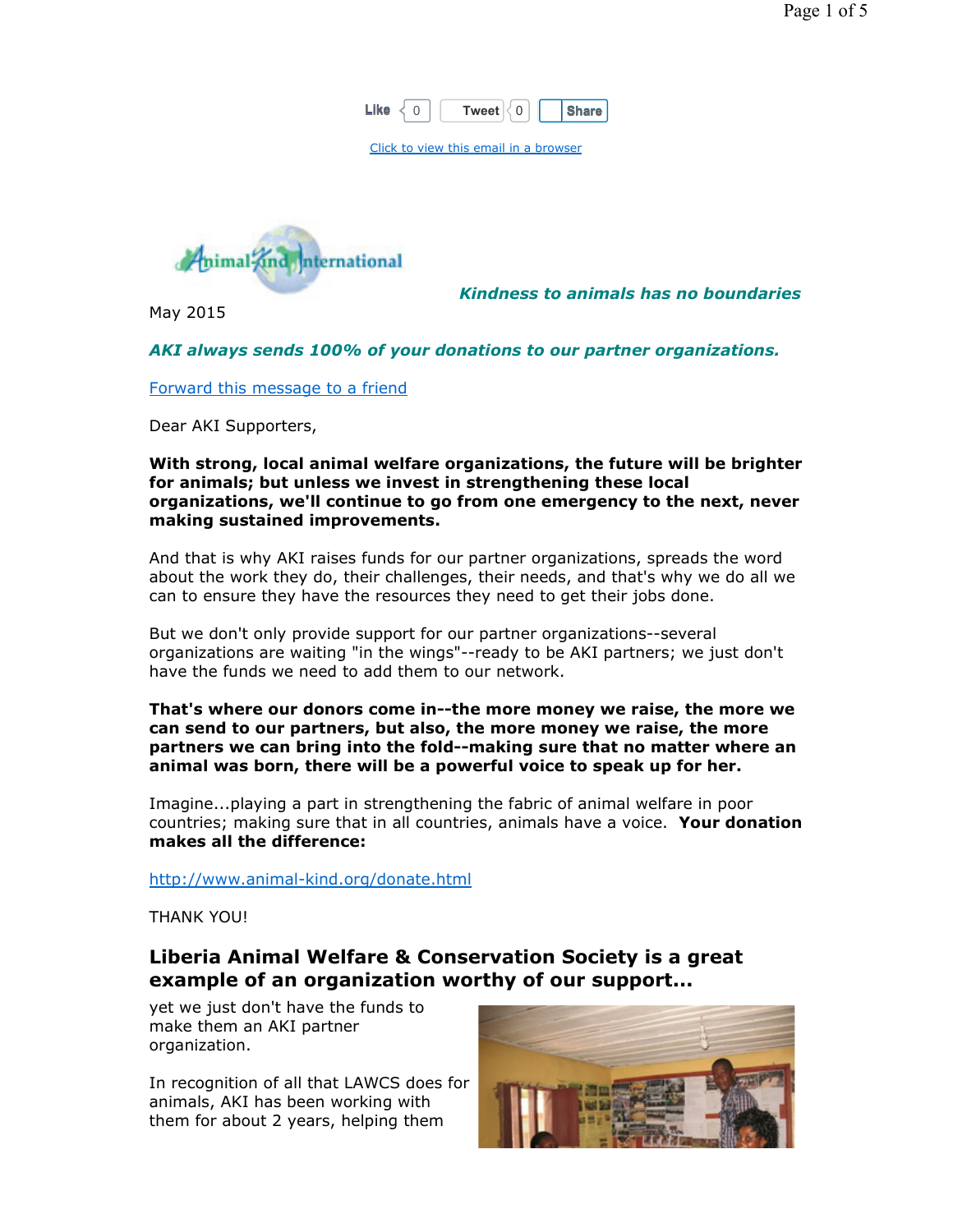write proposals, sending humane ed supplies, and spreading the word about the work they do (see the latest AKI blog post for more pictures and information on LAWCS -you can also sign up to receive future posts: http://animal-kind.org/blog/).



I just visited Liberia and spent time with LAWCS (for the 2nd time in just over a year), and witnessed firsthand their impact in the community. We spent time discussing their programs, their goals, and constraints (Photo above was taken in the LAWCS office, and shows 3 of the 4 LAWCS volunteers, Haja, Morris, and Korpo, and the humane ed material from AKI donors that I carried to Liberia.)

### We also visited 2 schools, where I had a chance to observe Morris and Korpo giving humane ed lessons.

# Emanuel (photo below) is one of 20 humane ed teachers working in Liberia's schools as part of the LAWCS Humane Ed Program.

Humane ed is LAWCS's priority program: To become a humane ed instructor, LAWCS provides the teachers with one week of training and then continues to mentor the teachers. At each school with a humane ed program, the teacher moves from classroom to classroom in the school- covering all ages and classes. Using this method, LAWCS HE program reaches 10,000 students in 20 schools.

The teachers also work with select school children to provide more



intensive instruction--and more fun! At each school, the HE instructor will form 2 Kindness Clubs with up to 25 students each. The clubs meet twice a week and work on projects that promote kindness to animals.

The clubs also have Animal Interaction days, when they go into a community, to a family with pets and work to improve the lives of the family's dogs and cats: they might clean the sleeping area, discuss with the family about providing clean water and healthy food, talk about exercising and playing with dogs and cats.

You can watch videos of my interview with LAWCS volunteers as they talk about their love for animals and their dedication to LAWCS--and you will see why we'd love to add them as an AKI partner organization; you can also watch Morris and Korpo teach humane ed at 2 schools in Voinjama, Liberia:

http://www.animal-kind.org/media.html

## Have A Heart-Luderitz A pink dog house for a lucky dog!

AKI has been sponsoring Have A Heart-Namibia spayathons in Luderitz's Area 7, one of the

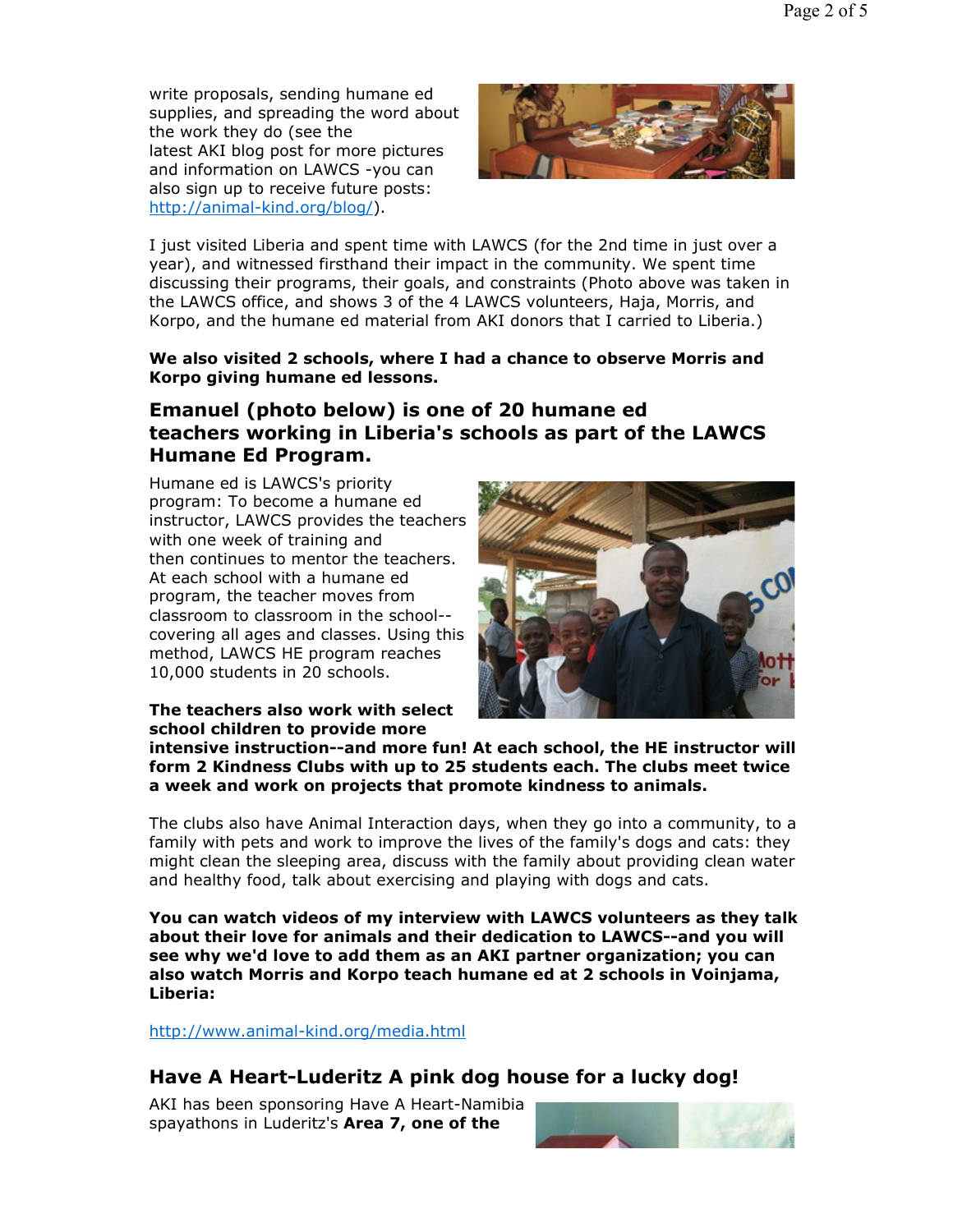#### poorest communities in Luderitz, and now the HAH Dog House-S/N Project is focusing there.

Your donations to our AKI project on the crowdfunding site, GlobalGiving, has now paid for the construction of 16 dog houses (the pink one is the very 1st completed, painted, and donated) and the same number of



spay/neuters. Please help us remain on the GlobalGiving site-once we reach \$5000 from 40 donors (10 more to go!), we become a permanent GG partner with all the benefits that entails (e.g., matching funds, corporate giving programs):

http://www.globalgiving.org/projects/provide-safe-haven-for-120-dogs/

THANK YOU!

# AKI supports Have A Heart's efforts to get a dog house to every needy dog in Luderitz and to sterilize each recipient of a dog house.

Just this past weekend, HAH-Luderitz went to Valombola Day Care in Area 7 with 20 paint brushes, 5 cans of paint, and 2 dog houses (photo right). The children were so keen to paint, they ended up with about 20 layers of paint per dog house in mainly blue and green- -the kids really enjoyed the painting and luckily the paint was easy to wash off!

In addition to donating through GlobalGiving, you can designate and donate to this project directly on the AKI website:



http://www.animal-kind.org/nambiaadvocate.html

Besides sterilizing and improving the lives of dogs in this poor community, the project aims to show families that their dogs have value beyond their guard dog services.

## Zorrito: finally living the good life!

For those of you following Zorrito's progress, he's out of danger, and has claimed the couch at the Helping Hands for Hounds of Honduras sanctuary.

You may recall that Pilar's fellow rescuer, Guillermo, and his son had been feeding Zorro for a few months, while he lived on the streets, but he just wasn't gaining weight and seemed to be

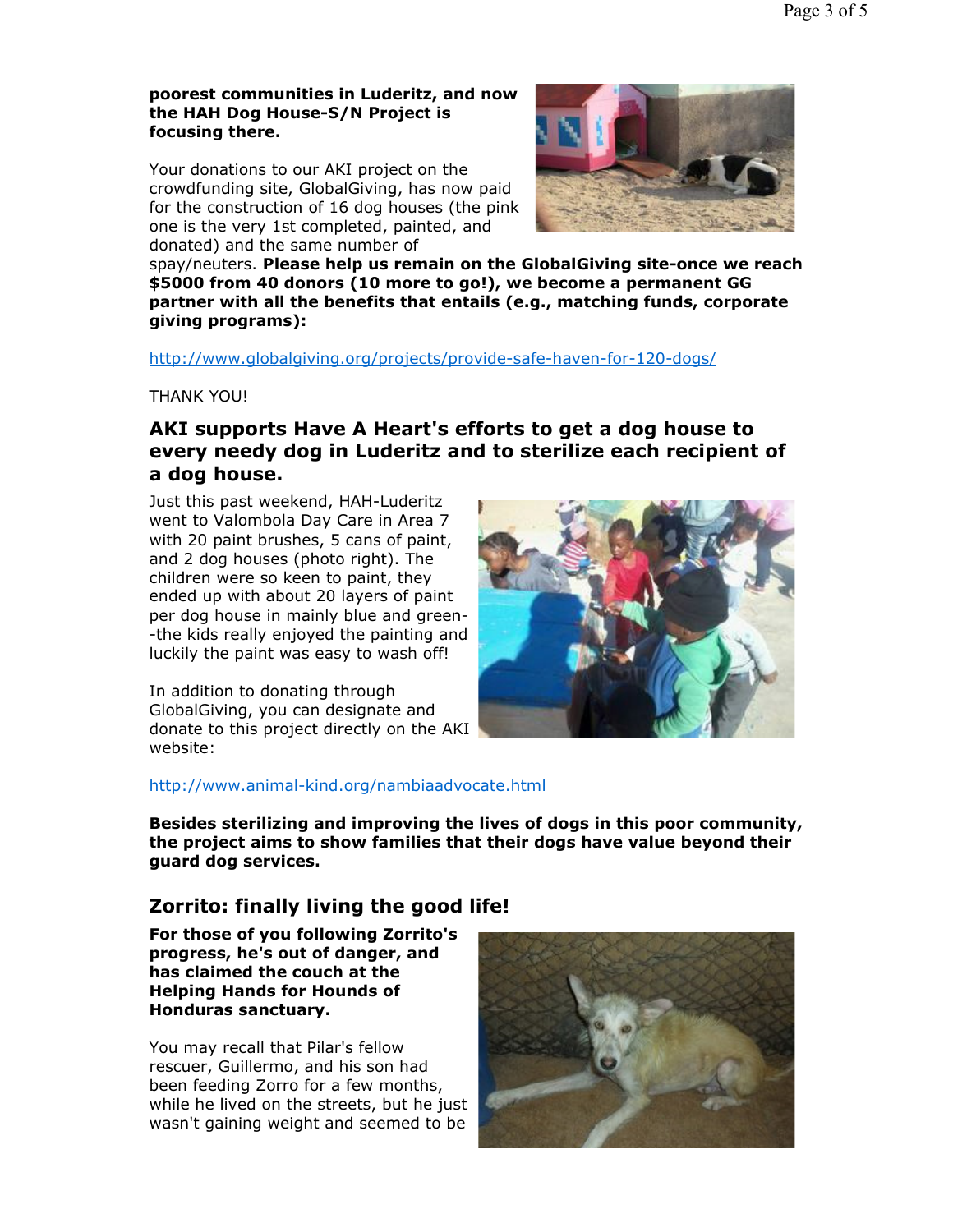getting worse. So Guillermo and Pilar decided it was time to bring Zorro to the sanctuary for better care.

He's now been with HHHH for about a month, and thanks to AKI donors, has gotten the vet care and healthy food he needs to recover his energy and to fight off his heavy parasite load and severe anemia; he's no longer malnourished. Donations to AKI will cover Zorro's neuter surgery now that he's healthy. In the picture above, he still looks a bit surprised about the good luck he's had!

### Zorrito: before his rescue by Helping Hands for Hounds of Honduras (photo below)

Pilar and her team of rescuers/caregivers help the most difficult cases; they are always there to scoop dogs and cats off the streets of Tegucigalpa and nurse them back to health; and to take them from bad situations into the safety of the HHHH sanctuary.

While some are just not adoptable due to illnesses or other difficulties, dogs and cats can remain at the HHHH sanctuary until they find homes. It's expensive to provide such good care for such difficult cases, and we appreciate that AKI donors are so willing to step up and help.



Because of your investment in AKI, Pilar has been able to train and encourage so many young Hondurans to join her in her mission of rescue. Thank you for continuing to support these efforts: http://www.animal-kind.org/honduras.html

#### Here's some other news from AKI:

- Funds from the LoveAnimals' crowdfunding project are now with the Uganda SPCA awaiting final plans for kennel repair. Our LoveAnimals' project was fully funded--and even raised a little more than we were aiming for!
- We sent Ghana SPCA their 1st disbursement of 2015, for which they will organize a field trip for humane ed course graduates, the 2nd one (which we hope will become an annual event) thanks to AKI donors.
- Based on the recommendation from Stray Dogs Bosnia, AKI's 1st disbursement of 2015 to SDB will be used to construct a drainage system for the rear of the Orasje shelter in Bosnia.
- Our South Sudan humane ed volunteers are having a difficult time due to the ongoing conflicts there, but when they can, they conduct humane ed lessons, usually for small community groups, ranging from children to adults in their 90s. The HE volunteers tell us the community members are always very grateful and they always pledge to be kind to animals.

#### AKI works with organizations in Uganda, Tanzania, South Sudan, Namibia, Malawi, Ghana, Bosnia, Armenia, Jamaica, Honduras, and Suriname & sends 100% of your donations to our partner organizations!

Thank you so much for your investment in AKI, and for making our world a kinder place for animals,